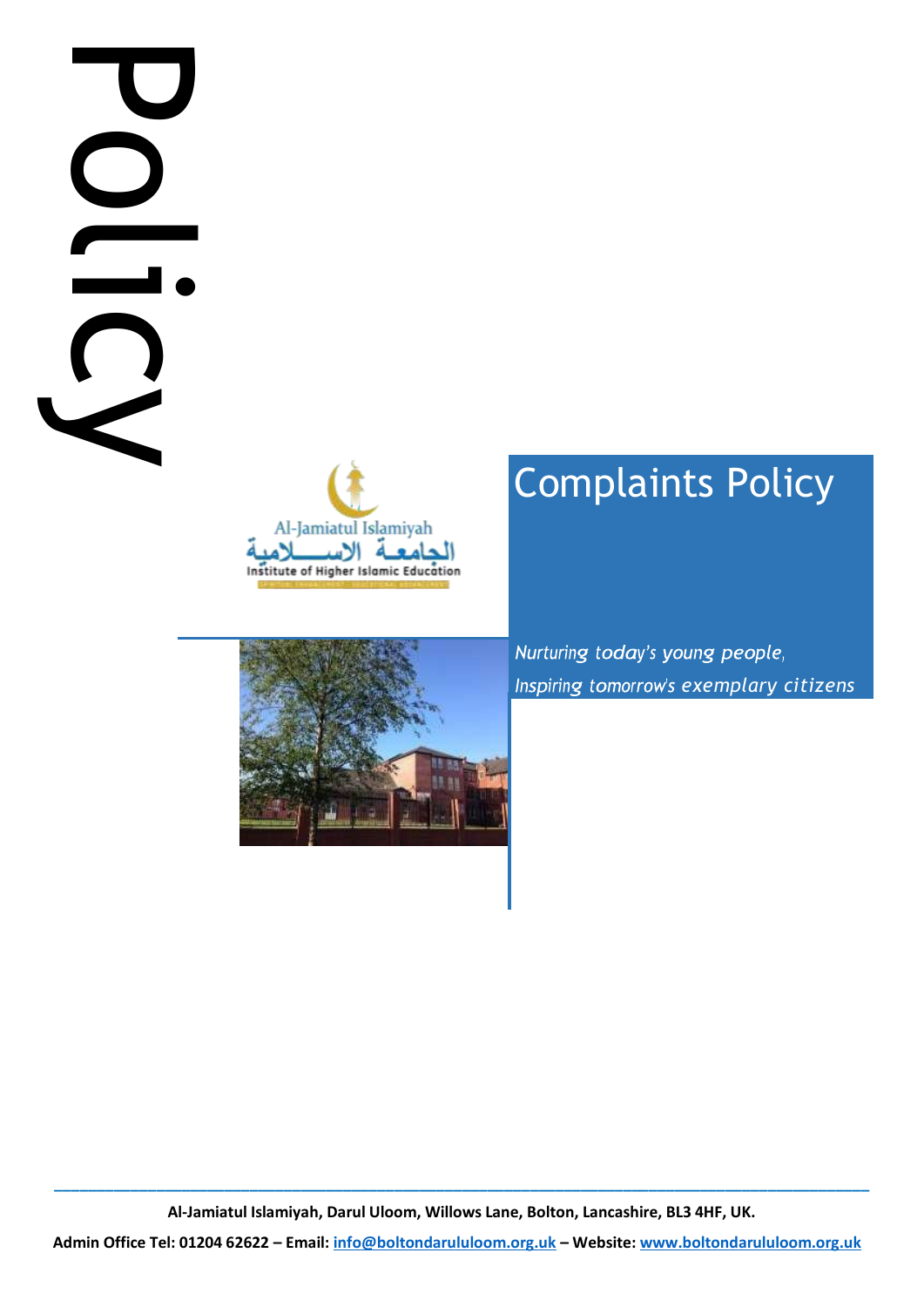## **Document Control**

| <b>Date of Last Review</b> | <b>APRIL 2022</b>              |
|----------------------------|--------------------------------|
| <b>Reviewed By</b>         | <b>Trust board</b>             |
| <b>Approved by</b>         | <b>Chair of Governors'</b>     |
| <b>Review Period</b>       | 1 Year or as and when required |
| <b>Version</b>             |                                |
| <b>Date of Next Review</b> | <b>APRIL 2023</b>              |

**\_\_\_\_\_\_\_\_\_\_\_\_\_\_\_\_\_\_\_\_\_\_\_\_\_\_\_\_\_\_\_\_\_\_\_\_\_\_\_\_\_\_\_\_\_\_\_\_\_\_\_\_\_\_\_\_\_\_\_\_\_\_\_\_\_\_\_\_\_\_\_\_\_\_\_\_\_\_\_\_\_\_\_\_\_\_\_\_\_\_\_\_\_\_\_\_\_\_\_\_\_\_\_\_\_\_\_\_\_\_\_\_\_\_\_\_\_\_\_\_\_\_\_\_\_\_\_\_\_\_\_\_\_\_\_\_\_\_\_\_\_\_\_\_\_\_\_\_\_\_\_\_\_\_\_\_\_\_\_\_\_\_\_\_\_\_\_\_\_\_\_\_\_\_\_\_\_\_\_\_\_\_\_\_\_\_\_\_\_\_\_\_\_\_\_\_\_\_\_\_\_\_\_\_\_\_\_\_\_\_\_\_\_\_\_\_\_\_\_\_\_\_\_\_\_\_\_\_\_\_\_\_\_\_\_\_\_\_\_\_\_\_\_\_\_\_\_\_\_\_\_\_\_\_\_\_\_\_\_\_\_\_\_\_\_\_\_\_\_\_\_\_\_\_\_\_\_\_\_\_\_\_\_\_\_\_\_\_\_\_\_\_\_\_\_\_\_\_\_\_\_\_\_\_\_\_\_\_\_\_\_\_\_\_\_\_\_\_\_\_\_\_\_\_\_\_\_\_\_\_\_\_\_\_\_\_\_\_\_\_\_\_\_\_\_\_\_\_\_\_**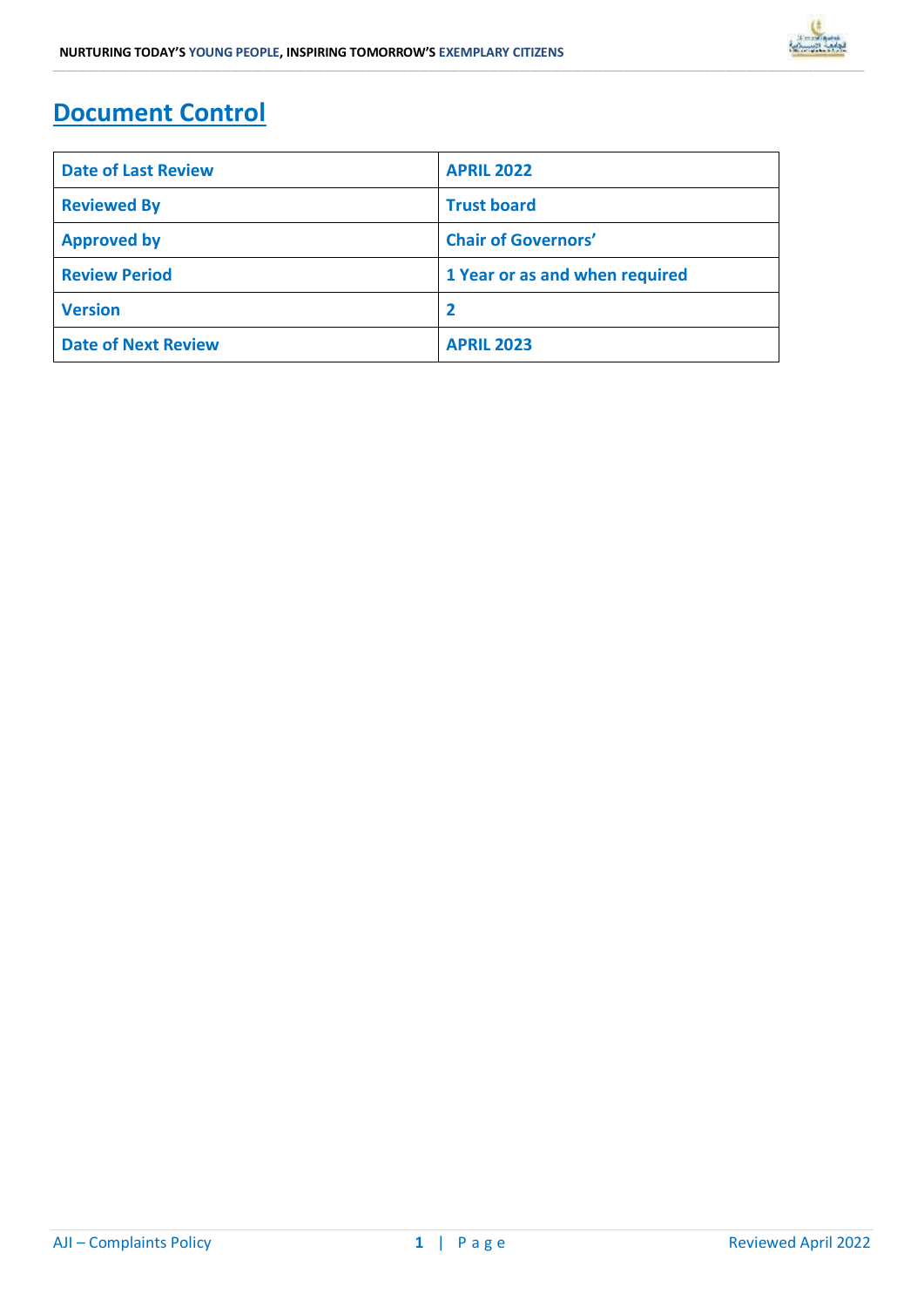# **Contents**

| <b>SECTION 1</b>  | <b>INTRODUCTION</b>                | <b>PAGE 3</b>  |
|-------------------|------------------------------------|----------------|
| <b>SECTION 2</b>  | <b>GENERAL PRINCIPLES</b>          | <b>PAGE 3</b>  |
| <b>SECTION 3</b>  | <b>AIMS OF THE INSTITUTE</b>       | <b>PAGE 4</b>  |
| <b>SECTION 4</b>  | <b>PURPOSE OF THE POLICY</b>       | <b>PAGE 4</b>  |
| <b>SECTION 5</b>  | <b>GUIDELINES</b>                  | <b>PAGE 4</b>  |
| <b>SECTION 6</b>  | <b>ANNUAL REVIEW</b>               | PAGE 6         |
| <b>SECTION 7</b>  | <b>PUBLICISING THE PROCEDURE</b>   | <b>PAGE 7</b>  |
| <b>APPENDIX 1</b> | <b>FORMAL COMPLAINTS FORM</b>      | <b>PAGE 8</b>  |
| <b>APPENDIX 2</b> | <b>CHECKLIST FOR PANEL HEARING</b> | <b>PAGE 10</b> |

**\_\_\_\_\_\_\_\_\_\_\_\_\_\_\_\_\_\_\_\_\_\_\_\_\_\_\_\_\_\_\_\_\_\_\_\_\_\_\_\_\_\_\_\_\_\_\_\_\_\_\_\_\_\_\_\_\_\_\_\_\_\_\_\_\_\_\_\_\_\_\_\_\_\_\_\_\_\_\_\_\_\_\_\_\_\_\_\_\_\_\_\_\_\_\_\_\_\_\_\_\_\_\_\_\_\_\_\_\_\_\_\_\_\_\_\_\_\_\_\_\_\_\_\_\_\_\_\_\_\_\_\_\_\_\_\_\_\_\_\_\_\_\_\_\_\_\_\_\_\_\_\_\_\_\_\_\_\_\_\_\_\_\_\_\_\_\_\_\_\_\_\_\_\_\_\_\_\_\_\_\_\_\_\_\_\_\_\_\_\_\_\_\_\_\_\_\_\_\_\_\_\_\_\_\_\_\_\_\_\_\_\_\_\_\_\_\_\_\_\_\_\_\_\_\_\_\_\_\_\_\_\_\_\_\_\_\_\_\_\_\_\_\_\_\_\_\_\_\_\_\_\_\_\_\_\_\_\_\_\_\_\_\_\_\_\_\_\_\_\_\_\_\_\_\_\_\_\_\_\_\_\_\_\_\_\_\_\_\_\_\_\_\_\_\_\_\_\_\_\_\_\_\_\_\_\_\_\_\_\_\_\_\_\_\_\_\_\_\_\_\_\_\_\_\_\_\_\_\_\_\_\_\_\_\_\_\_\_\_\_\_\_\_\_\_\_\_\_\_\_**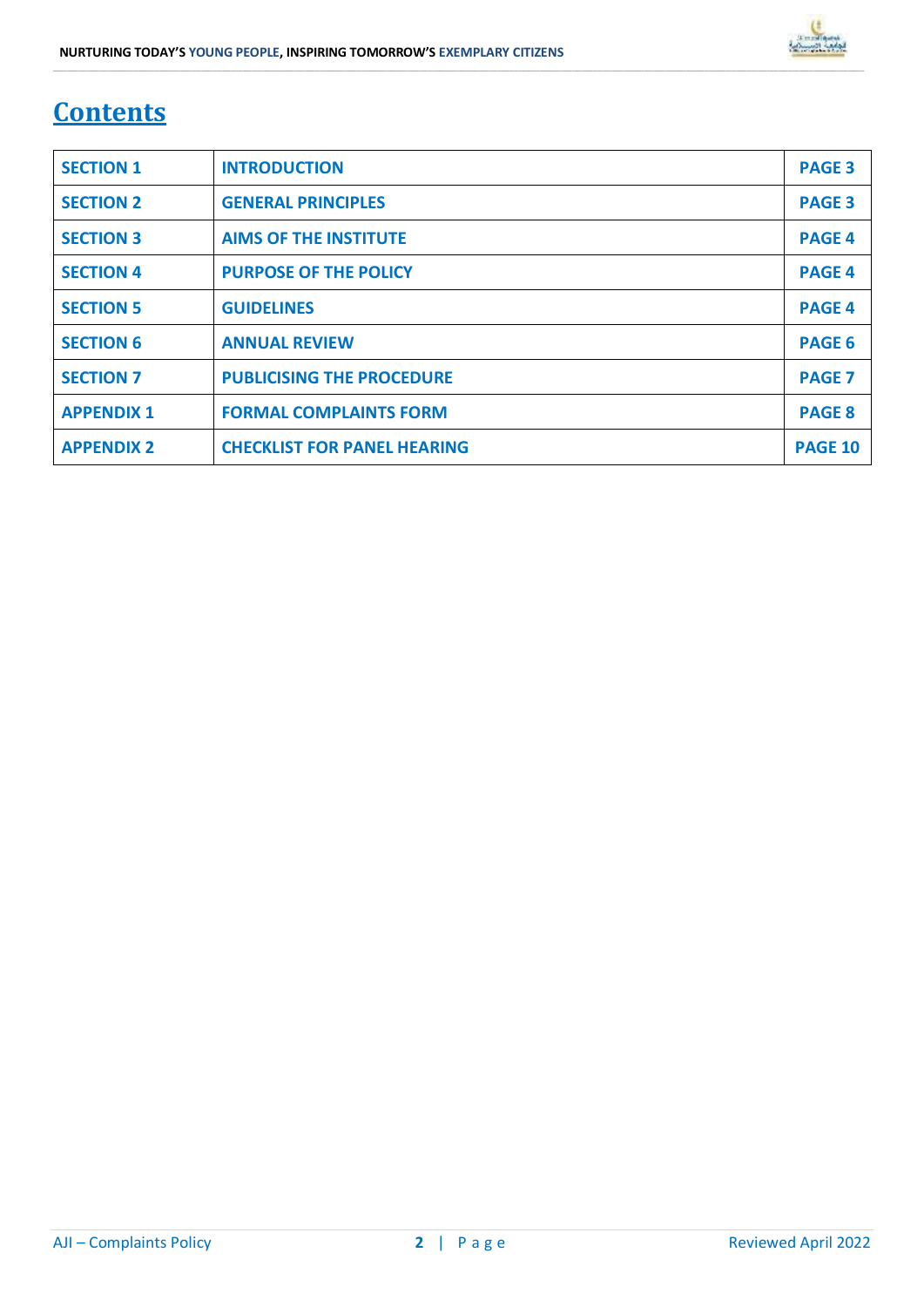

### **SECTION 1 – INTRODUCTION**

**\_\_\_\_\_\_\_\_\_\_\_\_\_\_\_\_\_\_\_\_\_\_\_\_\_\_\_\_\_\_\_\_\_\_\_\_\_\_\_\_\_\_\_\_\_\_\_\_\_\_\_\_\_\_\_\_\_\_\_\_\_\_\_\_\_\_\_\_\_\_\_\_\_\_\_\_\_\_\_\_\_\_\_\_\_\_\_\_\_\_\_\_\_\_\_\_\_\_\_\_\_\_\_\_\_\_\_\_\_\_\_\_\_\_\_\_\_\_\_\_\_\_\_\_\_\_\_\_\_\_\_\_\_\_\_\_\_\_\_\_\_\_\_\_\_\_\_\_\_\_\_\_\_\_\_\_\_\_\_\_\_\_\_\_\_\_\_\_\_\_\_\_\_\_\_\_\_\_\_\_\_\_\_\_\_\_\_\_\_\_\_\_\_\_\_\_\_\_\_\_\_\_\_\_\_\_\_\_\_\_\_\_\_\_\_\_\_\_\_\_\_\_\_\_\_\_\_\_\_\_\_\_\_\_\_\_\_\_\_\_\_\_\_\_\_\_\_\_\_\_\_\_\_\_\_\_\_\_\_\_\_\_\_\_\_\_\_\_\_\_\_\_\_\_\_\_\_\_\_\_\_\_\_\_\_\_\_\_\_\_\_\_\_\_\_\_\_\_\_\_\_\_\_\_\_\_\_\_\_\_\_\_\_\_\_\_\_\_\_\_\_\_\_\_\_\_\_\_\_\_\_\_\_\_\_\_\_\_\_\_\_\_\_\_\_\_\_\_\_\_**

This procedure has been established in accordance with Section 39 of the Institute Standards and Framework Act 1998. The procedure sets out arrangements for the Institute in respect of complaints other than:

- Complaints about the curriculum of religious worship.
- Complaints about admissions or exclusions appeal procedures.
- Staff grievance procedures for which separate complaints procedures exist.

### **SECTION 2 – GENERAL PRINCIPLES**

All complaints will be dealt with as quickly and efficiently as possible. The length of the period will vary with the gravity and complexity of the complaint and the urgency with which it needs to be settled. However, the intention is that all complaints should be settled within a period which is reasonable in all the circumstances.

All complaints, received, including those ultimately resolved at an informal stage, should be recorded by the Institute's Nominated Complaints Officer (Mr. S Madari). The outcome of the complaint shall also be recorded, together with reasons for that decision, the outcome falling into one of the following categories:

- Complaint resolved informally.
- Complaint dismissed.
- Complaint to be dealt with under another procedure.
- Complaint upheld and the appropriate action is deemed to be one of:
- 1) Counselling
- 2) Training
- 3) General supervision
- 4) Other management action

Urgent complaints will be identified as such and given priority.

All complaints will be investigated fully, fairly and carefully and complainants will be kept informed of progress in writing during, as well as at the end of each stage.

A copy of all findings and recommendations and outcomes will be sent by electronic mail, otherwise given to the complainant or the person complained about.

Records of these documents will be filed and be made available for inspection on school premises by the Chair of Governors' and Head Teacher.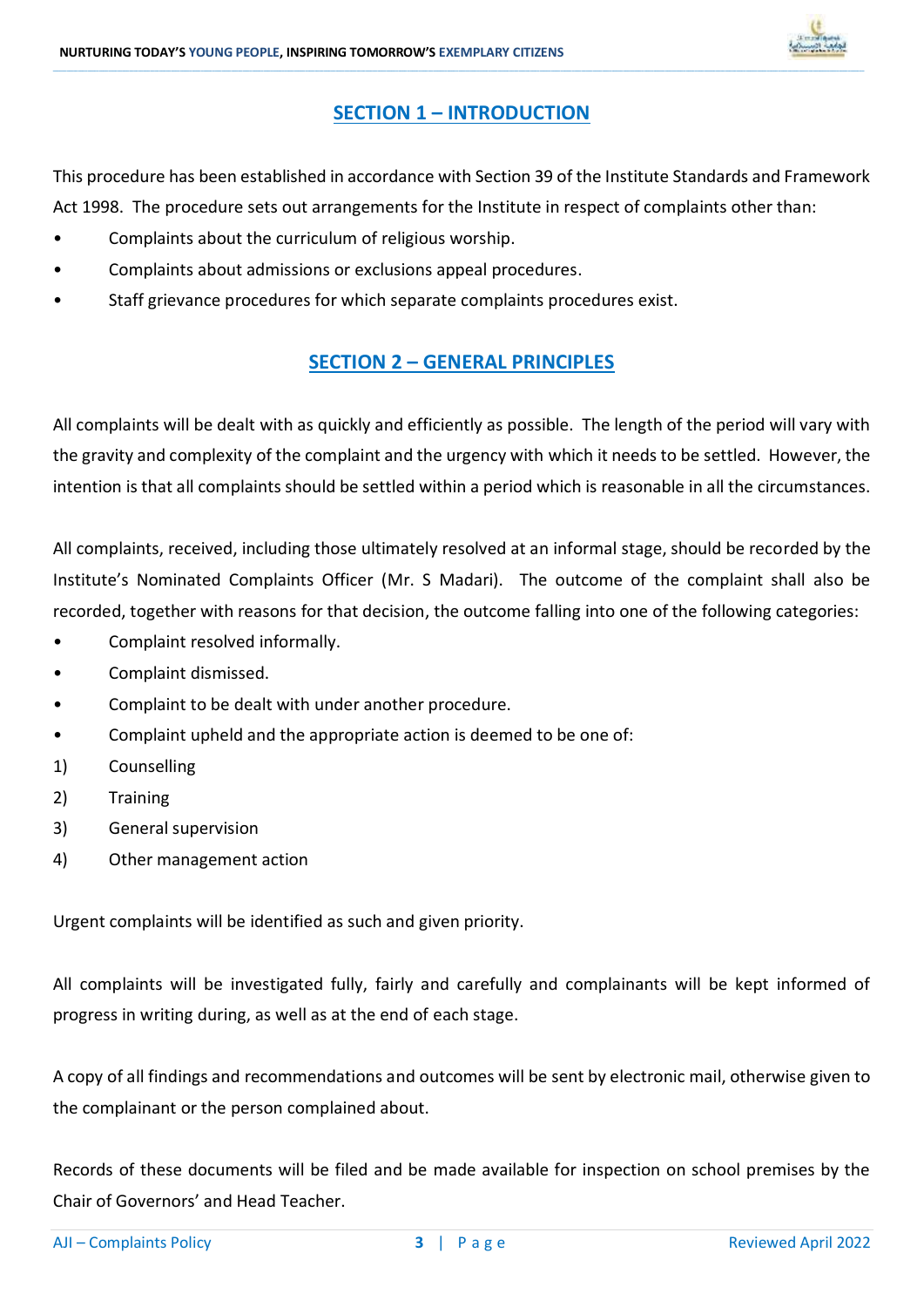

The main aim at all stages will be to secure that either the complaint is settled or that a decision is taken about the complaint and it can then, if required, proceed to the next stage.

**\_\_\_\_\_\_\_\_\_\_\_\_\_\_\_\_\_\_\_\_\_\_\_\_\_\_\_\_\_\_\_\_\_\_\_\_\_\_\_\_\_\_\_\_\_\_\_\_\_\_\_\_\_\_\_\_\_\_\_\_\_\_\_\_\_\_\_\_\_\_\_\_\_\_\_\_\_\_\_\_\_\_\_\_\_\_\_\_\_\_\_\_\_\_\_\_\_\_\_\_\_\_\_\_\_\_\_\_\_\_\_\_\_\_\_\_\_\_\_\_\_\_\_\_\_\_\_\_\_\_\_\_\_\_\_\_\_\_\_\_\_\_\_\_\_\_\_\_\_\_\_\_\_\_\_\_\_\_\_\_\_\_\_\_\_\_\_\_\_\_\_\_\_\_\_\_\_\_\_\_\_\_\_\_\_\_\_\_\_\_\_\_\_\_\_\_\_\_\_\_\_\_\_\_\_\_\_\_\_\_\_\_\_\_\_\_\_\_\_\_\_\_\_\_\_\_\_\_\_\_\_\_\_\_\_\_\_\_\_\_\_\_\_\_\_\_\_\_\_\_\_\_\_\_\_\_\_\_\_\_\_\_\_\_\_\_\_\_\_\_\_\_\_\_\_\_\_\_\_\_\_\_\_\_\_\_\_\_\_\_\_\_\_\_\_\_\_\_\_\_\_\_\_\_\_\_\_\_\_\_\_\_\_\_\_\_\_\_\_\_\_\_\_\_\_\_\_\_\_\_\_\_\_\_\_\_\_\_\_\_\_\_\_\_\_\_\_\_\_\_**

### **SECTION 3 – AIMS OF THE INSTITUTE**

The Institute's policy is to ensure that the highest possible standards exist. The Institute aims to achieve this by:

- Continually seeking to raise standards of achievement.
- Having high expectations.
- Promoting effective teaching and learning.
- Promoting effective communication between the Institute and with parents and the wider community.

When problems occur or difficulties arise, the Institute will seek to deal promptly, effectively and fairly with any complaints.

### **SECTION 4 – PURPOSE OF THE POLICY**

The complaints policy and procedures will allow the Institute to:

- Improve communications by listening to the views of pupils, parents, staff, the local and wider community.
- Strengthen the partnership between pupils, parents, staff and Governing bodies.
- Identify opportunities to improve on standards and to meet Expectations.
- Provide redress where a complaint is found to have substance.

### **SECTION 5 - GUIDELINES**

### **How a complaint can be made**

Complaints may be made in person, by telephone or in writing. A person with a complaint should normally seek to contact the member of staff responsible for the relevant issue. However, all staff will endeavour to seek to help, even when the issue is not that individual's area of responsibility. If unsure, all complaints should be directed to Mr. S Madari.

Care will be taken to:

- Clarify the nature of the complaint.
- Clarify the outcomes sought.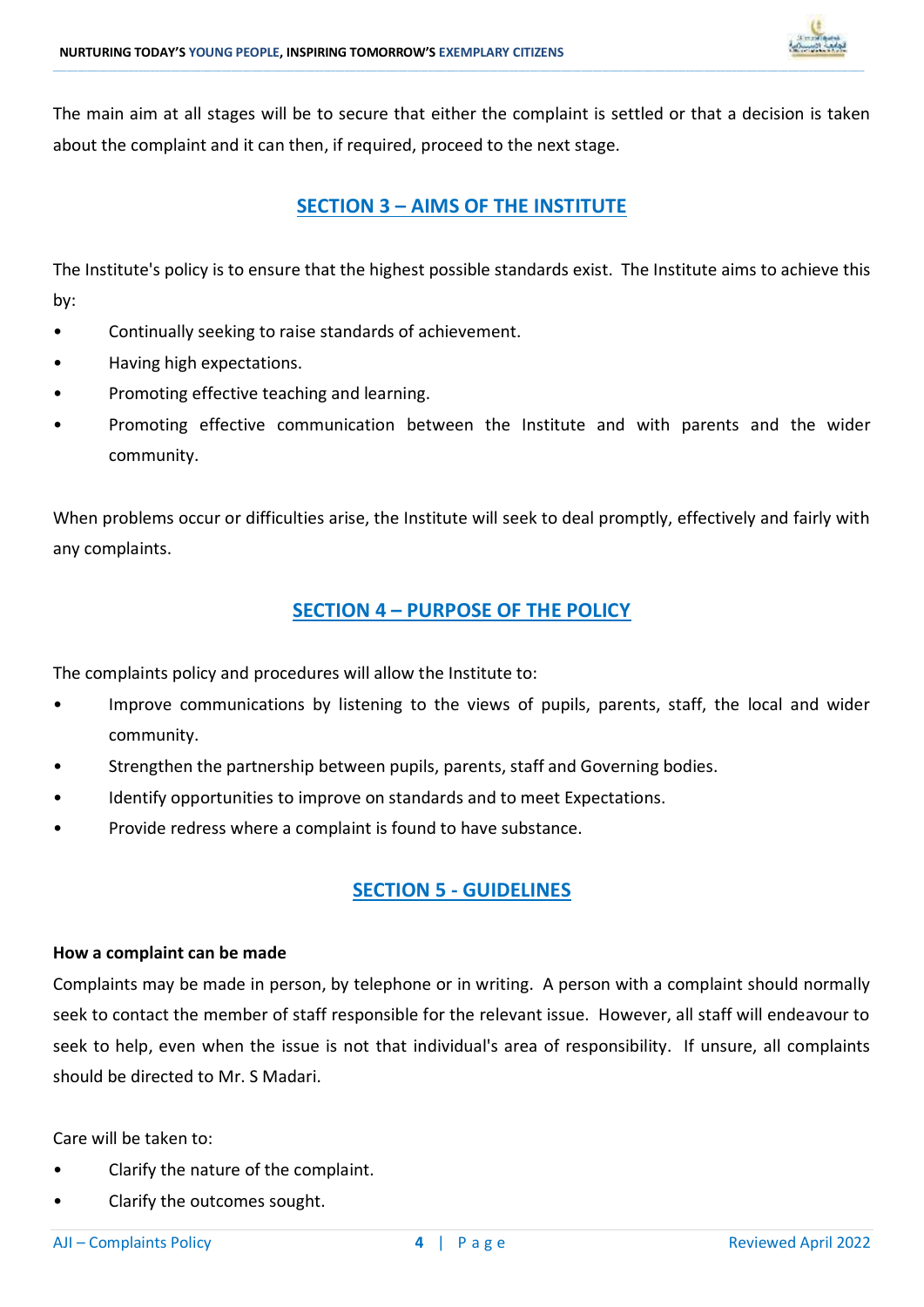

• Check whether the person making a complaint requires support of any kind, for example with language difficulties.

**\_\_\_\_\_\_\_\_\_\_\_\_\_\_\_\_\_\_\_\_\_\_\_\_\_\_\_\_\_\_\_\_\_\_\_\_\_\_\_\_\_\_\_\_\_\_\_\_\_\_\_\_\_\_\_\_\_\_\_\_\_\_\_\_\_\_\_\_\_\_\_\_\_\_\_\_\_\_\_\_\_\_\_\_\_\_\_\_\_\_\_\_\_\_\_\_\_\_\_\_\_\_\_\_\_\_\_\_\_\_\_\_\_\_\_\_\_\_\_\_\_\_\_\_\_\_\_\_\_\_\_\_\_\_\_\_\_\_\_\_\_\_\_\_\_\_\_\_\_\_\_\_\_\_\_\_\_\_\_\_\_\_\_\_\_\_\_\_\_\_\_\_\_\_\_\_\_\_\_\_\_\_\_\_\_\_\_\_\_\_\_\_\_\_\_\_\_\_\_\_\_\_\_\_\_\_\_\_\_\_\_\_\_\_\_\_\_\_\_\_\_\_\_\_\_\_\_\_\_\_\_\_\_\_\_\_\_\_\_\_\_\_\_\_\_\_\_\_\_\_\_\_\_\_\_\_\_\_\_\_\_\_\_\_\_\_\_\_\_\_\_\_\_\_\_\_\_\_\_\_\_\_\_\_\_\_\_\_\_\_\_\_\_\_\_\_\_\_\_\_\_\_\_\_\_\_\_\_\_\_\_\_\_\_\_\_\_\_\_\_\_\_\_\_\_\_\_\_\_\_\_\_\_\_\_\_\_\_\_\_\_\_\_\_\_\_\_\_\_\_**

Explain the complaints procedure.

The Institute does not wish to receive anonymous complaints and will not undertake to act on any information received in this way.

### **Code of Conduct**

There is an expectation that all Institute staff dealing with a person making a complaint will act in a courteous and respectful manner. All complaints will be taken as a matter for serious concern. The Institute also expects that the person making the complaint will also conduct themselves in a courteous and respectful manner. At every stage of the complaint's procedure all correspondence, statements and records of complaints must be kept confidential.

### **Aggressive behaviour towards a member of staff will not be tolerated under any circumstances.**

### **Informal Complaint Procedure**

An informal complaint is usually an initial approach by an individual to the Institute expressing dissatisfaction. Informal complaints may be resolved quickly and simply and often do not involve detailed or lengthy investigation.

A person with an informal complaint will normally seek to contact the member of staff responsible for the relevant issue via the office of the Head teacher. If the complaint is not resolved at this stage, then the person making the complaint will be referred to the complaints officer by the authority of the Head teacher.

It is anticipated that at all stages a written record will be kept and remain confidential to those involved.

If these informal discussions do not resolve the situation then a meeting may be called by the head teacher. This meeting will aim to resolve the issue and involve all parties involved in the complaint. When the complaints cannot be resolved informally, a formal complaint should be applied.

### **Formal Complaint Procedure**

### **Stage One:**

A complaint becomes formal when it is put in writing to the senior leadership team via the complaints officer. The complaint form **(See Appendix 1)** attached to this policy can be used or the complainant may write a letter. An acknowledgement will be sent. The head teacher (with support from the Head of Pastoral Care)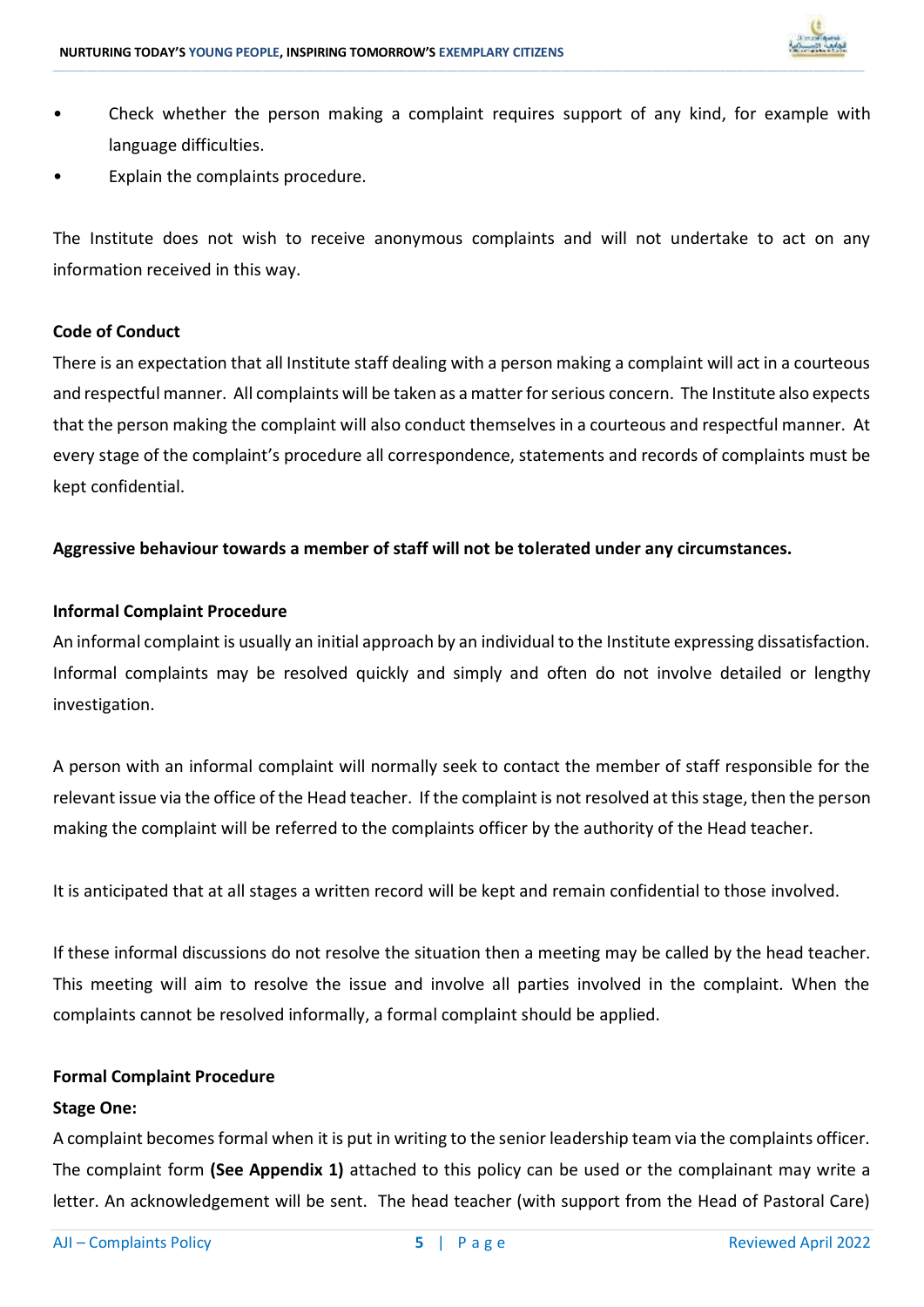

will investigate the circumstances thoroughly and impartially.

A written response will be issued within 10 Institute days of the complaint being received.

### **Stage Two:**

If the person making the complaint is not satisfied with either the outcome or the progress being made, then an appeal may be made in writing, to the Chair of Governors, who can be contacted via the Institute.

**\_\_\_\_\_\_\_\_\_\_\_\_\_\_\_\_\_\_\_\_\_\_\_\_\_\_\_\_\_\_\_\_\_\_\_\_\_\_\_\_\_\_\_\_\_\_\_\_\_\_\_\_\_\_\_\_\_\_\_\_\_\_\_\_\_\_\_\_\_\_\_\_\_\_\_\_\_\_\_\_\_\_\_\_\_\_\_\_\_\_\_\_\_\_\_\_\_\_\_\_\_\_\_\_\_\_\_\_\_\_\_\_\_\_\_\_\_\_\_\_\_\_\_\_\_\_\_\_\_\_\_\_\_\_\_\_\_\_\_\_\_\_\_\_\_\_\_\_\_\_\_\_\_\_\_\_\_\_\_\_\_\_\_\_\_\_\_\_\_\_\_\_\_\_\_\_\_\_\_\_\_\_\_\_\_\_\_\_\_\_\_\_\_\_\_\_\_\_\_\_\_\_\_\_\_\_\_\_\_\_\_\_\_\_\_\_\_\_\_\_\_\_\_\_\_\_\_\_\_\_\_\_\_\_\_\_\_\_\_\_\_\_\_\_\_\_\_\_\_\_\_\_\_\_\_\_\_\_\_\_\_\_\_\_\_\_\_\_\_\_\_\_\_\_\_\_\_\_\_\_\_\_\_\_\_\_\_\_\_\_\_\_\_\_\_\_\_\_\_\_\_\_\_\_\_\_\_\_\_\_\_\_\_\_\_\_\_\_\_\_\_\_\_\_\_\_\_\_\_\_\_\_\_\_\_\_\_\_\_\_\_\_\_\_\_\_\_\_\_\_**

The Chair of Governors' will act impartially to ensure that all parties involved in the complaint have the opportunity to present their case to three people who are independent of the complaint, bringing with them one person from outside the Institute if they feel it is necessary.

The complaints panel hearing will take place within 10 Institute days of the Chair of Governors' being contacted. If the complaint is about the National Curriculum or about RE or the act of collective worship, the Chair of Governors' offers a right of appeal.

The Remit of the Complaints Appeal Panel is that the Panel will:

- Dismiss the complaint in whole or in part.
- Uphold the complaint in whole or in part.
- Decide on the appropriate action to be taken to resolve the complaint.
- Recommend changes to the Institute's system or procedures to ensure that problems of a similar nature do not recur.

The panel will be clerked and the panel will follow the Checklist for a Panel Hearing **(See Appendix 2).** A decision of the panel will be given in writing to the person making the complaint within 10 Institute days of the hearing. It will include findings and any recommendations. The decision will also be received in writing by the Chair of Governors', the Head teacher, the Head of Pastoral Care and where relevant those persons involved.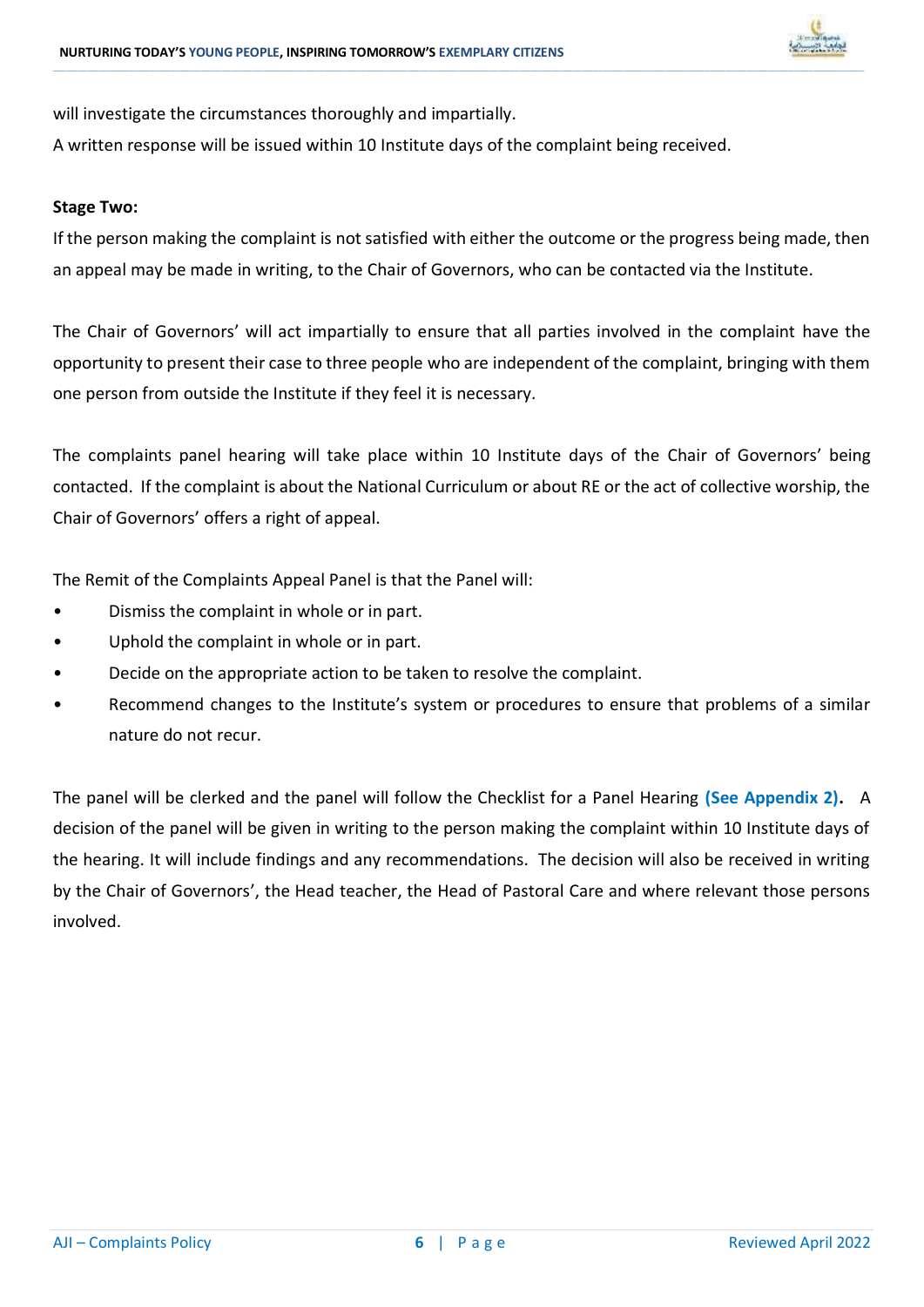

### **SECTION 6 – ANNUAL REVIEW**

**\_\_\_\_\_\_\_\_\_\_\_\_\_\_\_\_\_\_\_\_\_\_\_\_\_\_\_\_\_\_\_\_\_\_\_\_\_\_\_\_\_\_\_\_\_\_\_\_\_\_\_\_\_\_\_\_\_\_\_\_\_\_\_\_\_\_\_\_\_\_\_\_\_\_\_\_\_\_\_\_\_\_\_\_\_\_\_\_\_\_\_\_\_\_\_\_\_\_\_\_\_\_\_\_\_\_\_\_\_\_\_\_\_\_\_\_\_\_\_\_\_\_\_\_\_\_\_\_\_\_\_\_\_\_\_\_\_\_\_\_\_\_\_\_\_\_\_\_\_\_\_\_\_\_\_\_\_\_\_\_\_\_\_\_\_\_\_\_\_\_\_\_\_\_\_\_\_\_\_\_\_\_\_\_\_\_\_\_\_\_\_\_\_\_\_\_\_\_\_\_\_\_\_\_\_\_\_\_\_\_\_\_\_\_\_\_\_\_\_\_\_\_\_\_\_\_\_\_\_\_\_\_\_\_\_\_\_\_\_\_\_\_\_\_\_\_\_\_\_\_\_\_\_\_\_\_\_\_\_\_\_\_\_\_\_\_\_\_\_\_\_\_\_\_\_\_\_\_\_\_\_\_\_\_\_\_\_\_\_\_\_\_\_\_\_\_\_\_\_\_\_\_\_\_\_\_\_\_\_\_\_\_\_\_\_\_\_\_\_\_\_\_\_\_\_\_\_\_\_\_\_\_\_\_\_\_\_\_\_\_\_\_\_\_\_\_\_\_\_\_**

The Chair of Governors' will monitor and review annually the nature of formal complaints, and the Institute's response to them, to ensure that the Institute is effectively meeting the expectations of parents and the local community.

### **SECTION 7 – PUBLICISING THE PROCEDURE**

The Institute will include reference to the procedure in the:

- Institute prospectus
- Information given to new parents when their children join the Institute
- Institute website (where a full download will be available)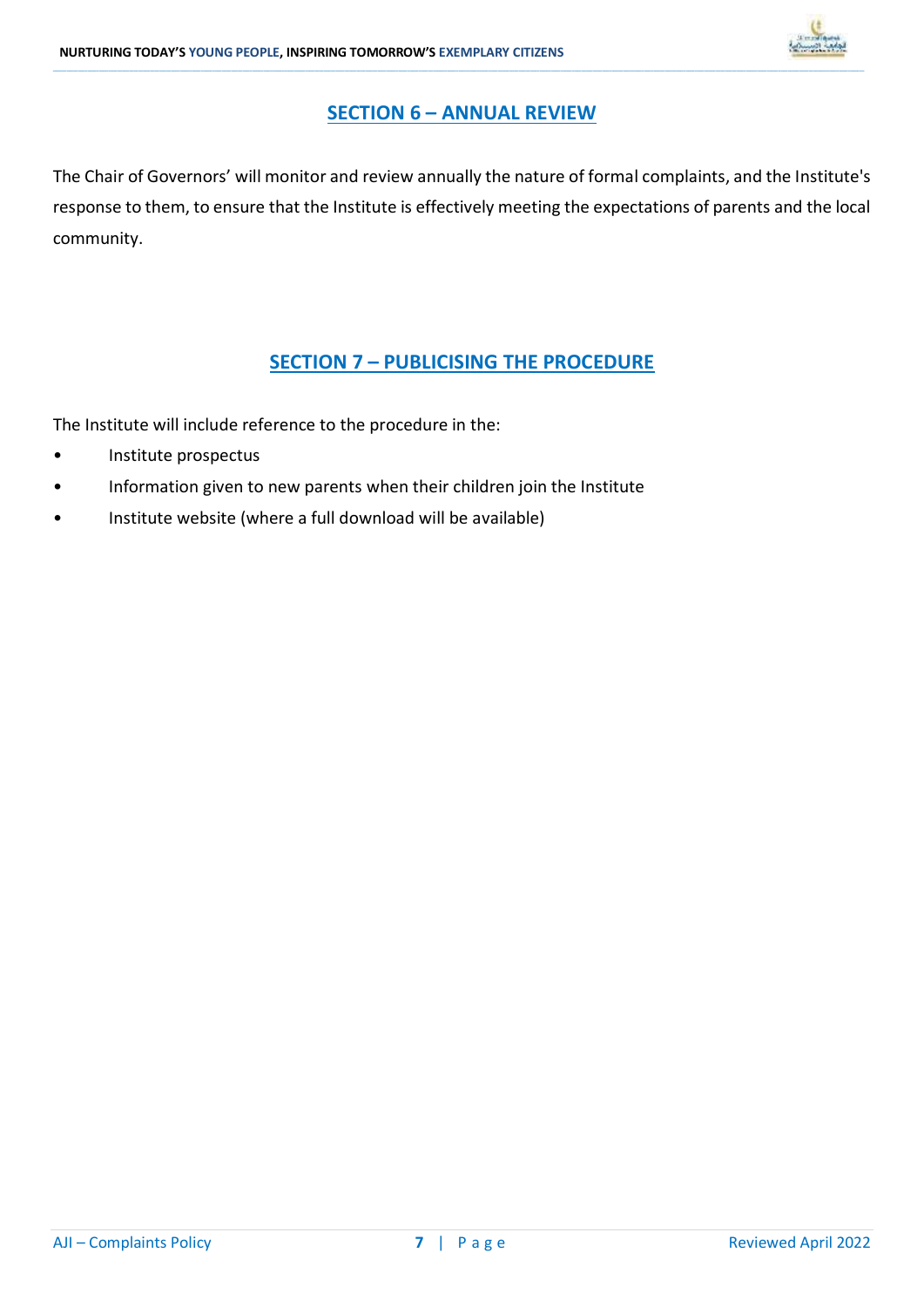

### **APPENDIX 1**

**\_\_\_\_\_\_\_\_\_\_\_\_\_\_\_\_\_\_\_\_\_\_\_\_\_\_\_\_\_\_\_\_\_\_\_\_\_\_\_\_\_\_\_\_\_\_\_\_\_\_\_\_\_\_\_\_\_\_\_\_\_\_\_\_\_\_\_\_\_\_\_\_\_\_\_\_\_\_\_\_\_\_\_\_\_\_\_\_\_\_\_\_\_\_\_\_\_\_\_\_\_\_\_\_\_\_\_\_\_\_\_\_\_\_\_\_\_\_\_\_\_\_\_\_\_\_\_\_\_\_\_\_\_\_\_\_\_\_\_\_\_\_\_\_\_\_\_\_\_\_\_\_\_\_\_\_\_\_\_\_\_\_\_\_\_\_\_\_\_\_\_\_\_\_\_\_\_\_\_\_\_\_\_\_\_\_\_\_\_\_\_\_\_\_\_\_\_\_\_\_\_\_\_\_\_\_\_\_\_\_\_\_\_\_\_\_\_\_\_\_\_\_\_\_\_\_\_\_\_\_\_\_\_\_\_\_\_\_\_\_\_\_\_\_\_\_\_\_\_\_\_\_\_\_\_\_\_\_\_\_\_\_\_\_\_\_\_\_\_\_\_\_\_\_\_\_\_\_\_\_\_\_\_\_\_\_\_\_\_\_\_\_\_\_\_\_\_\_\_\_\_\_\_\_\_\_\_\_\_\_\_\_\_\_\_\_\_\_\_\_\_\_\_\_\_\_\_\_\_\_\_\_\_\_\_\_\_\_\_\_\_\_\_\_\_\_\_\_\_\_**

### **FORMAL COMPLAINTS FORM**

| Please complete and return to the Head Teacher, who will acknowledge receipt and |
|----------------------------------------------------------------------------------|
|                                                                                  |
|                                                                                  |
|                                                                                  |
|                                                                                  |
|                                                                                  |
|                                                                                  |
|                                                                                  |
|                                                                                  |
|                                                                                  |
|                                                                                  |
|                                                                                  |

**Please give details of your complaint:**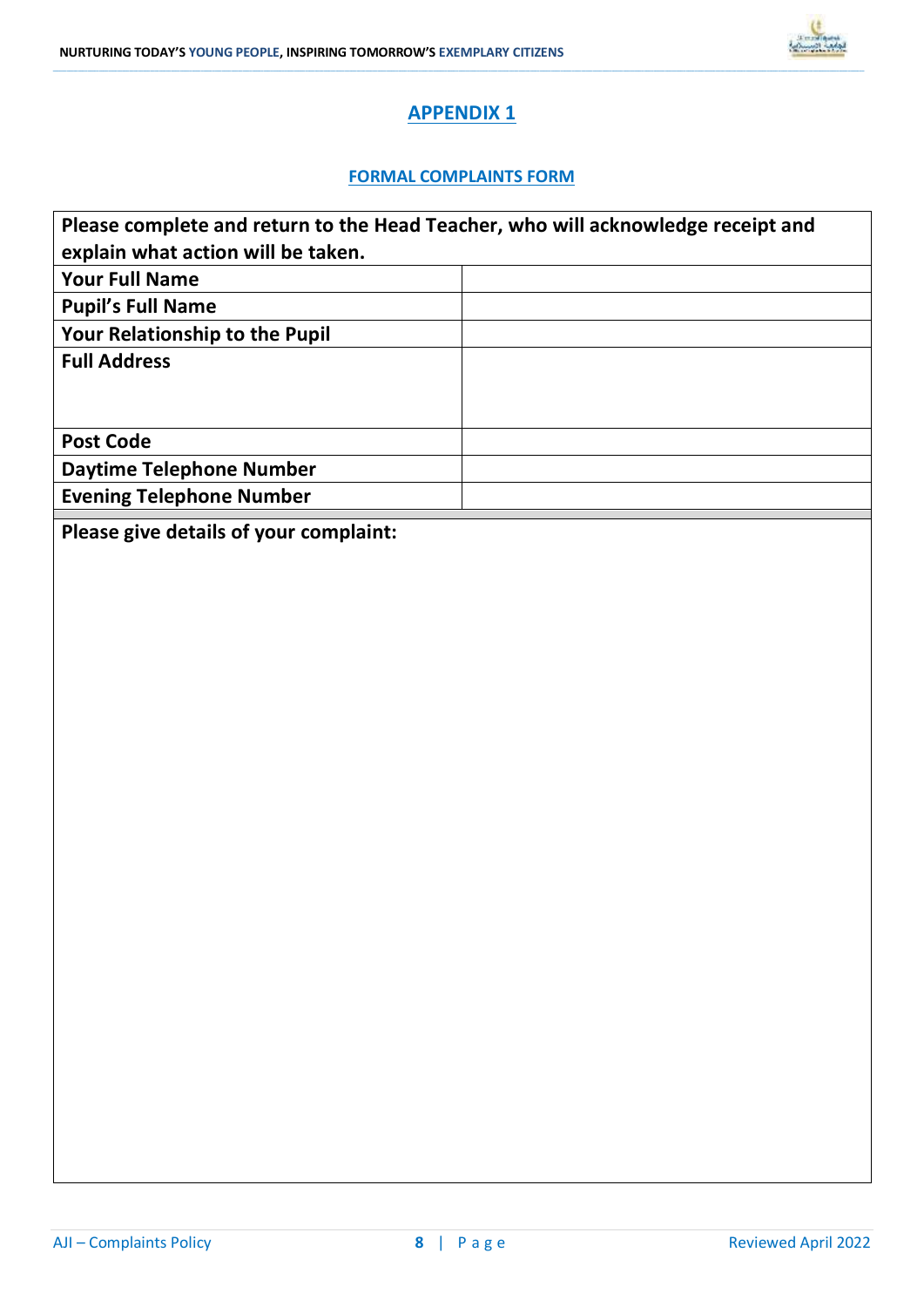

| What action, if any, have you already taken to try and resolve your complaint? Who<br>did you speak to and what was the response? |  |  |
|-----------------------------------------------------------------------------------------------------------------------------------|--|--|
|                                                                                                                                   |  |  |
|                                                                                                                                   |  |  |
|                                                                                                                                   |  |  |
|                                                                                                                                   |  |  |
|                                                                                                                                   |  |  |
|                                                                                                                                   |  |  |
|                                                                                                                                   |  |  |
|                                                                                                                                   |  |  |
| What actions do you feel at this might resolve the problem at this stage?                                                         |  |  |
|                                                                                                                                   |  |  |
|                                                                                                                                   |  |  |
|                                                                                                                                   |  |  |
|                                                                                                                                   |  |  |
|                                                                                                                                   |  |  |
|                                                                                                                                   |  |  |
|                                                                                                                                   |  |  |
|                                                                                                                                   |  |  |
|                                                                                                                                   |  |  |
| Are you attaching any paperwork? If so, please give details                                                                       |  |  |
|                                                                                                                                   |  |  |
|                                                                                                                                   |  |  |
|                                                                                                                                   |  |  |
|                                                                                                                                   |  |  |
|                                                                                                                                   |  |  |
|                                                                                                                                   |  |  |
| <b>Signature</b>                                                                                                                  |  |  |
| <b>Print Name</b>                                                                                                                 |  |  |
| <b>Date</b>                                                                                                                       |  |  |
| <b>FOR OFFICIAL USE ONLY</b>                                                                                                      |  |  |
| Date acknowledgement sent                                                                                                         |  |  |
| By who                                                                                                                            |  |  |
| <b>Complaint referred to</b>                                                                                                      |  |  |
| <b>Date</b>                                                                                                                       |  |  |

**\_\_\_\_\_\_\_\_\_\_\_\_\_\_\_\_\_\_\_\_\_\_\_\_\_\_\_\_\_\_\_\_\_\_\_\_\_\_\_\_\_\_\_\_\_\_\_\_\_\_\_\_\_\_\_\_\_\_\_\_\_\_\_\_\_\_\_\_\_\_\_\_\_\_\_\_\_\_\_\_\_\_\_\_\_\_\_\_\_\_\_\_\_\_\_\_\_\_\_\_\_\_\_\_\_\_\_\_\_\_\_\_\_\_\_\_\_\_\_\_\_\_\_\_\_\_\_\_\_\_\_\_\_\_\_\_\_\_\_\_\_\_\_\_\_\_\_\_\_\_\_\_\_\_\_\_\_\_\_\_\_\_\_\_\_\_\_\_\_\_\_\_\_\_\_\_\_\_\_\_\_\_\_\_\_\_\_\_\_\_\_\_\_\_\_\_\_\_\_\_\_\_\_\_\_\_\_\_\_\_\_\_\_\_\_\_\_\_\_\_\_\_\_\_\_\_\_\_\_\_\_\_\_\_\_\_\_\_\_\_\_\_\_\_\_\_\_\_\_\_\_\_\_\_\_\_\_\_\_\_\_\_\_\_\_\_\_\_\_\_\_\_\_\_\_\_\_\_\_\_\_\_\_\_\_\_\_\_\_\_\_\_\_\_\_\_\_\_\_\_\_\_\_\_\_\_\_\_\_\_\_\_\_\_\_\_\_\_\_\_\_\_\_\_\_\_\_\_\_\_\_\_\_\_\_\_\_\_\_\_\_\_\_\_\_\_\_\_\_\_**